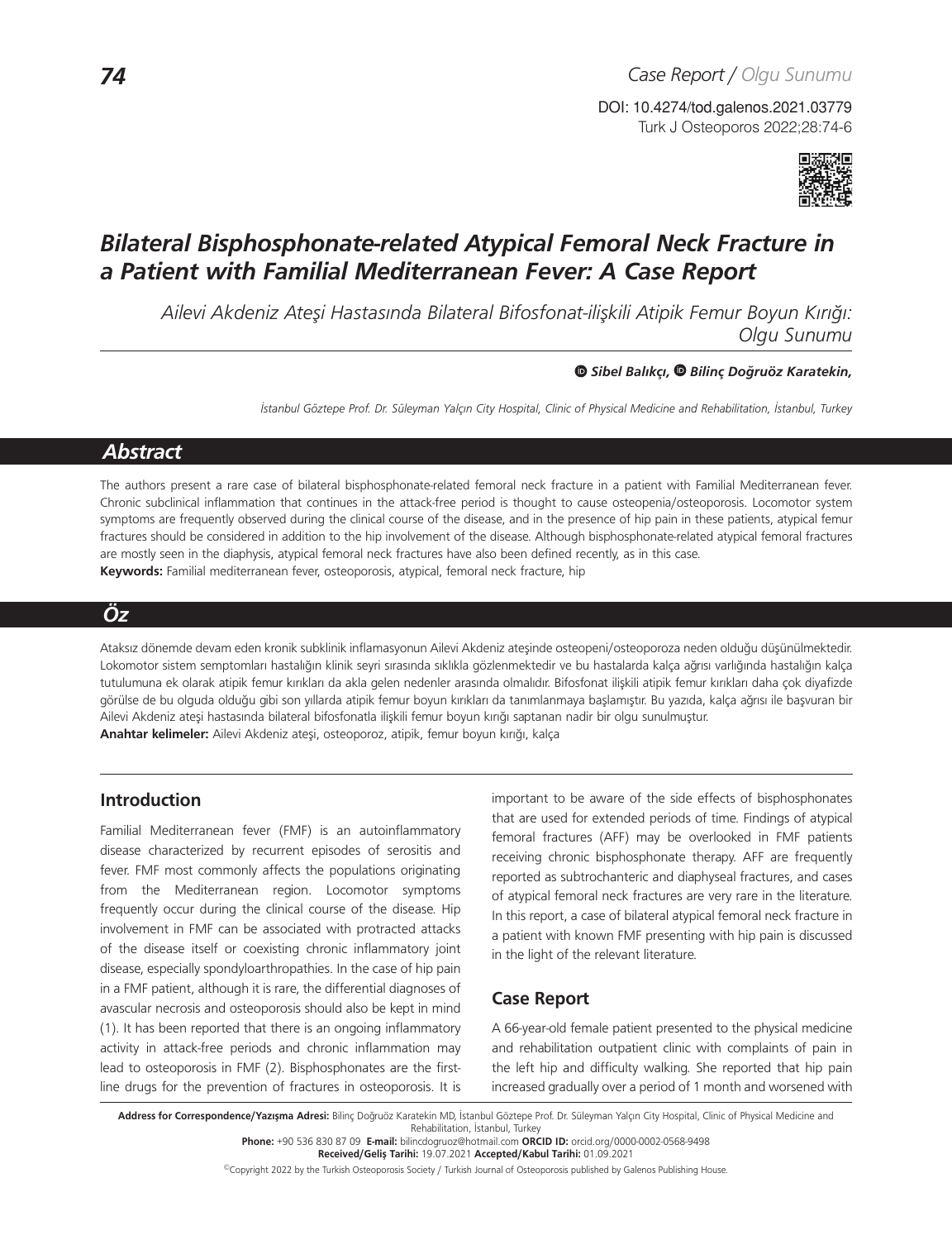weight bearing and walking. The patient had a history of FMF for 20 years and osteoporosis for 15 years. She had been using colchicine 2 g/day for FM, ibandronic acid 150 mg/month and calcium carbonate 1200 mg/day. According to the dual energy X-ray absorptiometry result of the patient, L1-4 T-score was -2,7 and non-operated femur neck T-score was -0,1. There was no history of trauma or fall, nor a history of smoking or alcohol use. On physical examination of the patient, internal rotation and flexion range of motion of the left hip were limited and painful. The FABER test was positive for the left hip and there was crepitation in the left knee. A plain radiograph was taken on the suspicion of avascular necrosis, which showed a suspicious fracture in the femoral neck. A computed tomography (CT) scan was planned for confirmation and a non-displaced fracture of the femoral neck of the left hip was detected (Figure 1). The orthopedics department was consulted, and subsequently was managed with internal fixation using a femoral neck system that includes a sliding screw and an anti-rotation bolt. It was learned that the patient had been using ibandronate treatment for 15 years which was eventually stopped. Post-op control radiographs of the patient also showed a suspicious fracture line in the right hip (Figure 2). The patient was referred to orthopedic rehabilitation for the left hip, and surgery for the right hip was scheduled 2 months later. Written informed consent was obtained from the patient prior to the drafting of the manuscript.

### **Discussion**

FMF is an autosomal recessive disorder that mainly affects Jewish, Turkish, and Arab populations. In FMF patients, differential diagnoses of seronegative spondyloarthropathy, osteoporosis, arthritis and rarely avascular necrosis of the femoral head should be considered in the presence of hip pain (3-5).

Negative balance of bone turnover occurs in the course of chronic inflammatory diseases. Proinflammatory cytokines (IL-1, IL-6, TNF-α, receptor activator of NF-κB (RANK), RANK ligand, and osteoprotegerin) play a role in the etiopathogenesis of osteoporosis (6). Yildirim et al. (7) reported that patients with FMF had lower lumbar spine, femoral neck and femur total bone mineral density than healthy subjects. Bisphosphonates are the first-line drugs for fracture prevention in osteoporosis. However, recent studies reported that long-term use of bisphosphonates may be associated with low-energy subtrochanteric and femoral shaft fractures (8,9). The most commonly implicated agent in this regard has been alendronate. As in our case, cases of AFF in patients using ibandronate are very rare in the literature.

A revised definition of AFF was proposed by the American Bone and Mineral Research Association in 2013. Accordingly, AFF were defined as femoral diaphysis fractures between the distal part of the lesser trochanter and the proximal supracondylar region and meeting at least four of the five core criteria (10). Atypical femoral neck fractures are defined as linear incomplete fractures in the lateral cortex of the femoral neck in patients with long-term bisphosphonate treatment without a history of



Figure 1. CT of the left femur shows fissural linear fracture line that causes discontinuity in the cortex in the superior section at the level of the femoral neck *CT: Computed tomography*

repetitive stress or trauma (11). In the guidelines, femoral neck and intertrochanteric fractures are excluded from the AFF case definition. However, in recent years, cases related to atypical femoral neck fractures have emerged in the literature and started to be considered as a new variant of AFF (11-13).

Radiologically, it appears that these fractures may cause cortical thickening and periosteal reaction and they start from the lateral cortex with transverse-oblique orientation. The stress fracture line is obscured unless a near-perfect radiographic projection is obtained. The fracture line is best detected by CT imaging. In their study, Neviaser et al. (14) examined 70 low-energy subtrochanteric femoral fractures, and 3 blinded orthopedic surgeons evaluated radiographs separately. A characteristic fracture pattern (simple, transverse, or short-oblique pattern in areas of cortical thickening with a unicortical beak) was